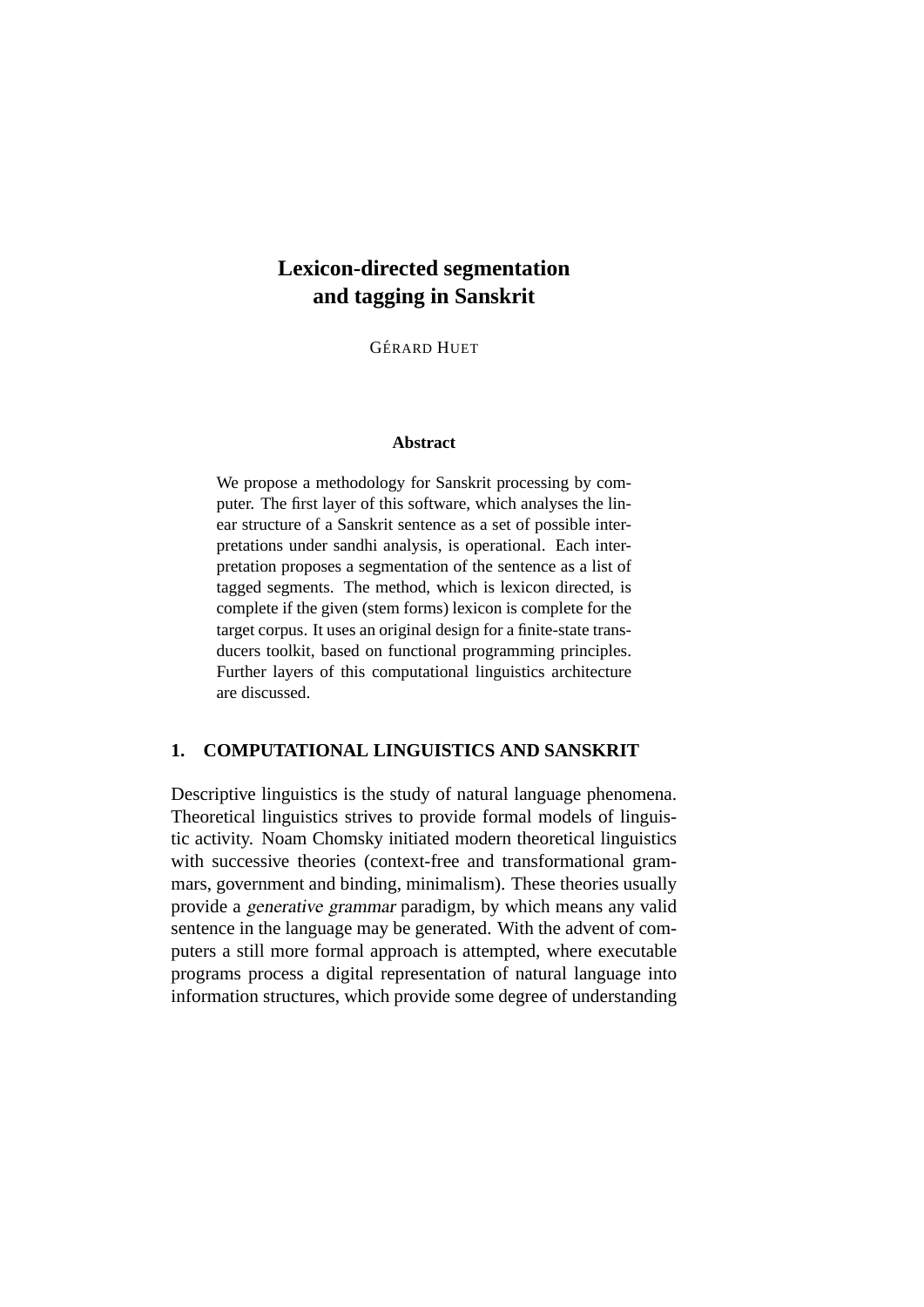of the given text or discourse. In the pioneer days of the fifties, automated translation systems were thus attempted, although difficulties were largely underestimated, leading to doubts about the feasibility of natural language understanding by computers. 50 years later, however, the situation is more promising, due to thorough investigations of linguistic models, the availability of fast processors and large memories, the development of large-scale finite-state methods and the availability of large corpuses where statistical methods could train generic methods by tuning their parameters on real data.

Linguistic studies were part of Indian culture from the early ages. Grammar (vyākaraṇa), phonetics (śikṣā), prosody (chandas), hermeneutics (nirukta), were recognised as fields of knowledge (vedanga). A stream of grammarians set to describe in exact terms the structure of Sanskrit utterances. Thus the grammarian Pāṇini, in the 4th century B.C., wrote a treatise in eight parts (Astadhyayi) which may be considered a full-fledged generative grammar for classical Sanskrit. Further grammarians of this tradition (Kātyāyana, Patañjali, Bhartrhari) are basically commentators on Pāṇini. They do not question his basic model, but rather explain it, refine it and complete it. Actually, the existence of this reference generative grammar had a strong influence on the historical development of the language: whereas the common language (prākrta) kept evolving into modern (North Indian) languages, Sanskrit was frozen in a pristine state of preservation, with very regular phonetic, morphological, and syntactic paradigms. On the other hand, the availability of recursive rules in Pāṇini's model allowed poets to develop artificially iterative uses of certain constructs, such as compound formation of unbounded depth, making Sanskrit a quite unique 'natural' language.

However, the availability of Pāṇini's grammar, with its associated lexicons (dhātup ātha, gana pātha), is not sufficient for the direct implementation of a Sanskrit mechanical analyser. Let us now explain this point.

It is recognized that linguistic modelling proceeds by successive layers, from an external surface form (speech or written text) to an internal informational net of semantic concepts. One traditionally distinguishes these layers as the successive submodels of linguis-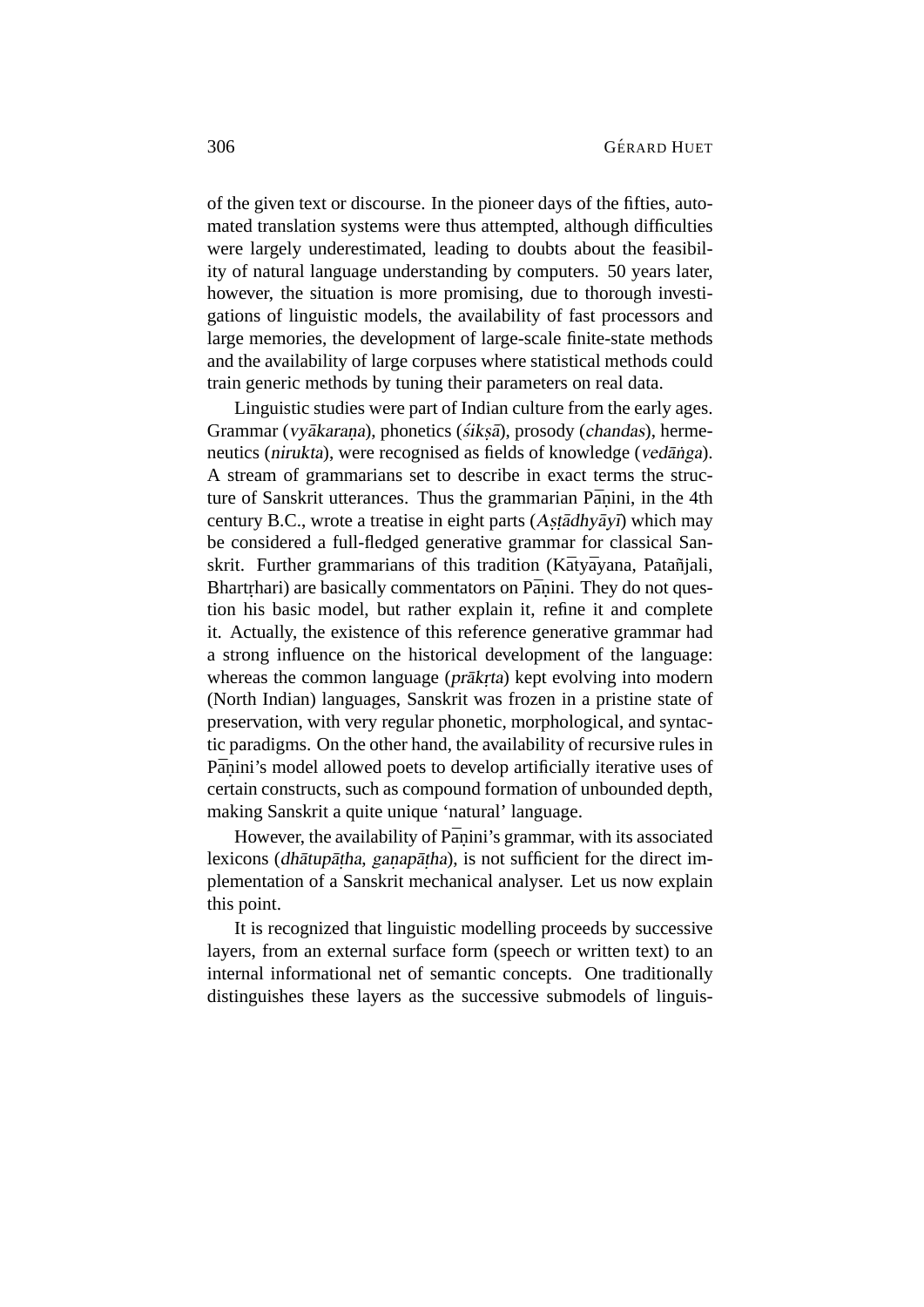tic activity, from surface speech or text to conceptual structures and plans:

- Phonetics (speech recognition)
- Phonemics (discretization of utterances as streams of phonemes)
- Morphology (structure of words)
- Syntax (structure of sentences)
- Rhetorics (structure of discourse)
- Semantics (structure of concepts and information updating)
- Pragmatics (structure of causality)

A generative grammar such as Pāṇini's gives an account of the generation of correct speech from an intended meaning, going in reverse in the above list, in a deterministic synthesis direction. The process corresponds roughly to the SENS-TEXTE theory of Igor Mel'cuk. On the other hand, a computer program analysing a surface phonetic stream will have to traverse the layers in the opposite direction, leading to an intrinsically non-deterministic analysis. Since the crucial information about semantics and pragmatics is not available in lower layers, ambiguities arise at the various stages, leading to a combinatorial explosion of possible interpretations. The choice between these interpretations depends on knowledge about the subject matter, tradition, and common sense, all processes which are hard to correctly model by computation. Actually, poets and the composers of esoteric treatises took advantage of the inherent ambiguity of the language to compose Sanskrit texts with multiple meanings, which may be deciphered only by separate commentaries. The Indian tradition of frequent metaphorical descriptions adds a supplementary degree of difficulty to an already formidable task. Thus, on one hand Pāṇini's grammar can only be used as a gold standard for any Sanskrit computational processor, and on the other hand we cannot hope, in the current state of knowledge engineering, to provide more than a computer-assisted Sanskrit analyser, usable as a tool for text mark-up assistance by knowledgeable Sanskrit scholars (pandita). Still, such a tool would be extremely useful, for facilitating the organisation of critical editions, creating concordance indexes, comparing historical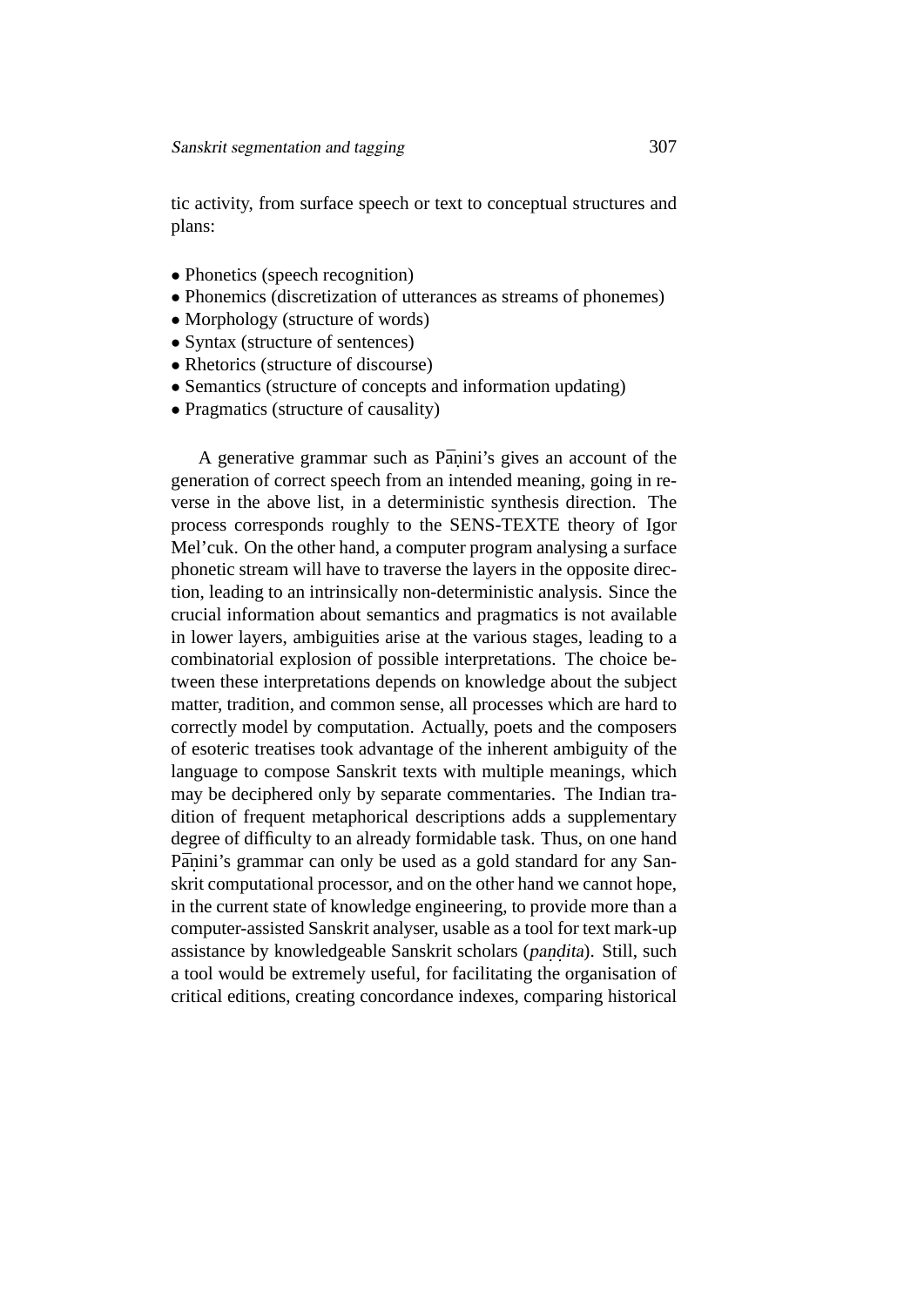and regional variants of the literary works, organising layers of commentaries, and otherwise computing statistical information which is, in the present state of the art, impossible to achieve rigorously.

# **2. OVERALL DESIGN OF A LINGUISTICS PLATFORM**

The above layer description of linguistics activity determines the overall architectural design of a computational linguistics platform. Of course, the layers are not independent: for instance, agreement and valence constraints from syntax must be consistent with morphological features (gender, number, person); also euphony causes interference between phonemics and morphology. And notions of topic and focus from communicative semantics relate to prosody, which is actually part of phonetics. Nonetheless, this layered architecture gives a first approximation to the structure of informatics processing modules.

In parallel to this sliced cake model of a linguistics flow processor, we find the pervasive *lexicon*, which holds all the word-dependent parameters of the various levels. The lexicon (and its derivatives, such as the inflected forms lexicon, containing conjugated forms of verbs and declined forms of substantives and adjectives) is the central repository of knowledge about words, their phonemic representation, their etymology and morphology analysis, their grammatical role, their semantics, etc.

This general model is fairly generic over language families, but the importance of the various layers, and their mutual interference, vary from language to language. For instance, Sanskrit has a specially complex morphology, compensated by a relatively undemanding syntax. But, first of all, euphony is systematic, with a complex set of morphemic rules, both at the level of morphology derivation of inflected words (internal sandhi) and at the level of shallow syntax for the formation of compounds, as well as for the glueing of words into sentences (external sandhi), leading conversely to a complex segmentation problem. This exposes the first serious difficulty for the mechanical processing of Sanskrit: the problem is to guess the sequence of words which by external sandhi rewriting would yield the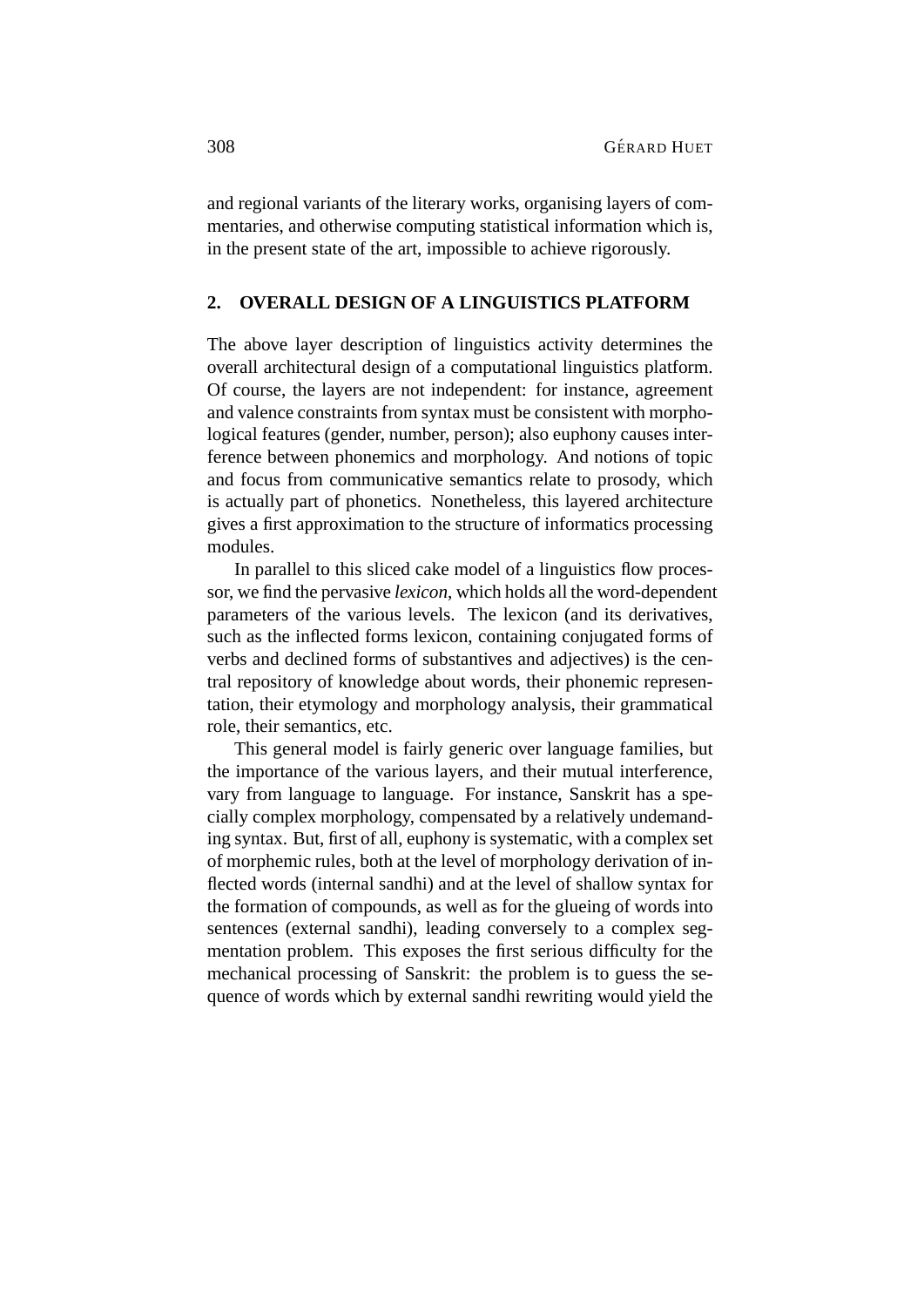given stream of phonemes. This problem occurs either when processing a phoneme stream issued from a speech recognition module or when processing a written sentence. This sandhi decomposition is by no means unique, and actually only semantic considerations will ultimately curb the overgeneration of this non-deterministic analysis.

## **3. LEXICON**

We started by constructing a Sanskrit lexical data base from a Sanskrit to French dictionary which we developed over the years as a glossary of Indian culture. The structure of the lexical data base is explained in (Huet 2000; Huet 2001).

The database comprises 12,500 entries at the time of writing. These include: 520 roots, 7,500 word lemmas, 2,800 compounds, and 1,300 idiomatic expressions. Printable versions of the lexicon are generated in two formats: book PDF format, using a devanagari font with ligature computation by Velthuis' DEVNAG preprocessor; and HTML hypertext format, as a Web site with search engines.

The lexicon is structured as an inductive datatype rather than as a relational database format. The structure makes explicit the various parameters such as gender, number, etc. in order to facilitate morphology computations. Specific etymological links express the derivation of a word, ultimately to its roots. Various invariants are checked when the lexicon is processed, namely when it is compiled into internal representations. This compilation process is fast, and thus the source form of the database is the reference document which gets corrected and updated as a text file by the lexicographer.

## **4. SANDHI**

External sandhi means euphony transformation of words when they are consecutively uttered. Typically, when a word  $w_1$  is followed by a word  $w_2$ , some terminal segment of  $w_1$  merges with some initial segment of  $w_2$  to be replaced by a "smoothed" phonetic interpolation, which corresponds to minimizing the energy necessary to reconfigure the vocal organs at the juncture between the words. Sandhi af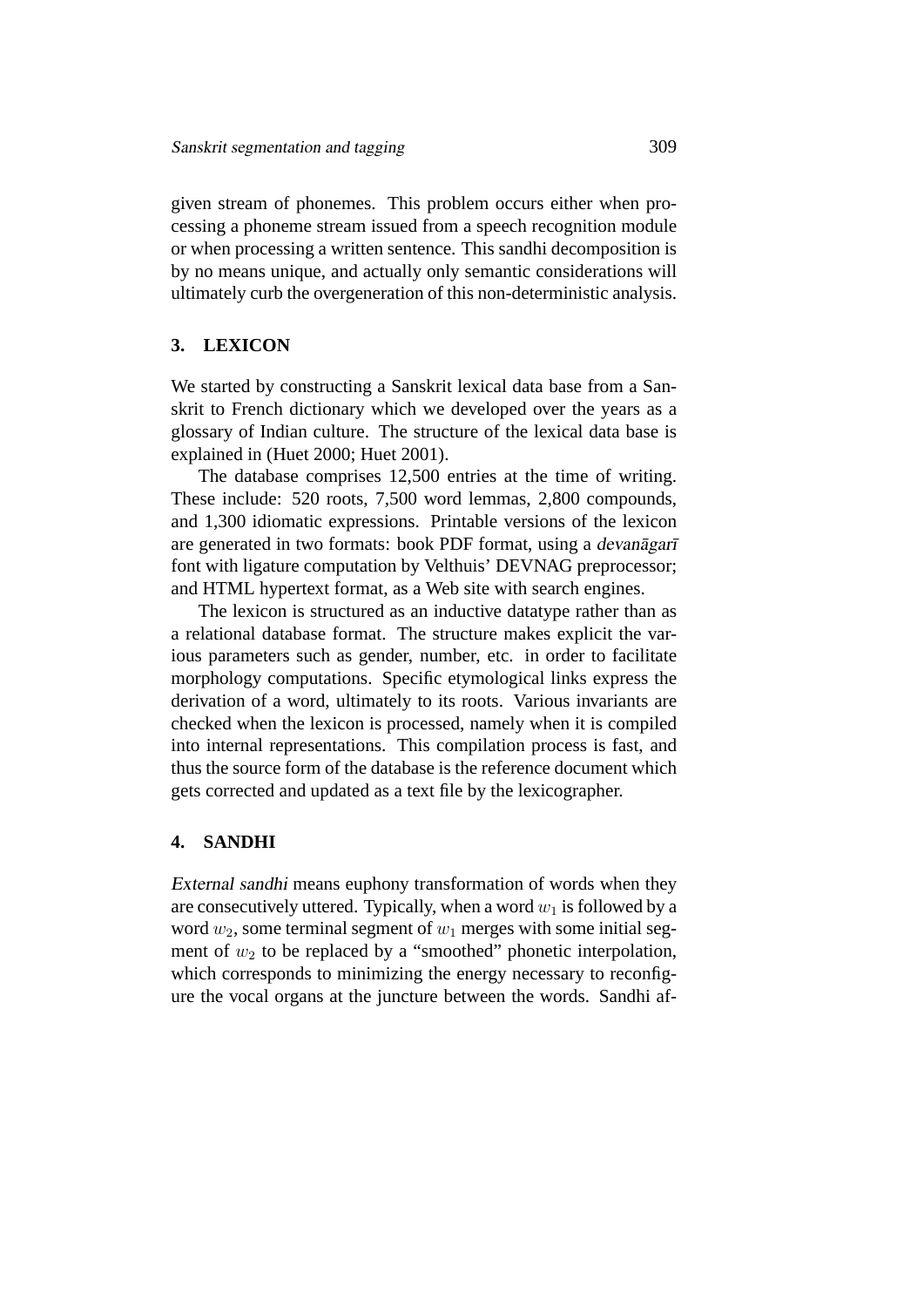fects also the morphological derivation of words and their inflected forms, using a more complex internal sandhi process - long term usage propagated the smoothing inside the words, for instance by transforming the nasal  $n$  into the retroflex  $n$  and similarly the sibilant s into the retroflex s.

We model sandhi computation by a two-tape transducer. The transducer has two input tapes, one for storing the stream of phonemes issued from  $w_1$  read from right to left, the other for storing the stream of phonemes issued from  $w_2$  read from left to right. According to the interaction between the two boundary phonemes, proper output is generated on the output tape. This process is basically deterministic, although some choices and variants exist. We have two versions of the sandhi automaton, respectively for internal and external sandhi.

The internal sandhi processor is used systematically by the morphological engine described in the next section. External sandhi is iterated over all possible combinations of interactions by phoneme strings of length one or two - no deeper transformations occur in the case of external sandhi. This iteration computes a compiled form of a set of sandhi rules of the form  $u|v \rightarrow w$ , where u, v and w are words (standing for strings of phonemes). Such a rule represents the regular relation which holds between all pairs of strings  $\lambda u | v \rho$  and  $\lambda w \rho$ , for any strings  $\lambda$  and  $\rho$ , where | marks word boundaries. Such rewrite rules are used for constructing the segmentation automaton described below in Section 6. We remark that the set of such rules, owing to their atomic character, is surprisingly large (we generate 2,790 such rules).

## **5. MORPHOLOGY**

First of all, let us emphasize that we do not deal here with derivational morphology, neither primary (krt) nor secondary (taddhita) we assume that corresponding entries are explicitly listed in the lexicon. We consider only inflexion (vyaya), which derives declensions of substantives and conjugation of finite verbal forms. The rationale is that derivational morphology is of interest mostly to semantic layers, that it is far from being as regular as inflexion, and that over-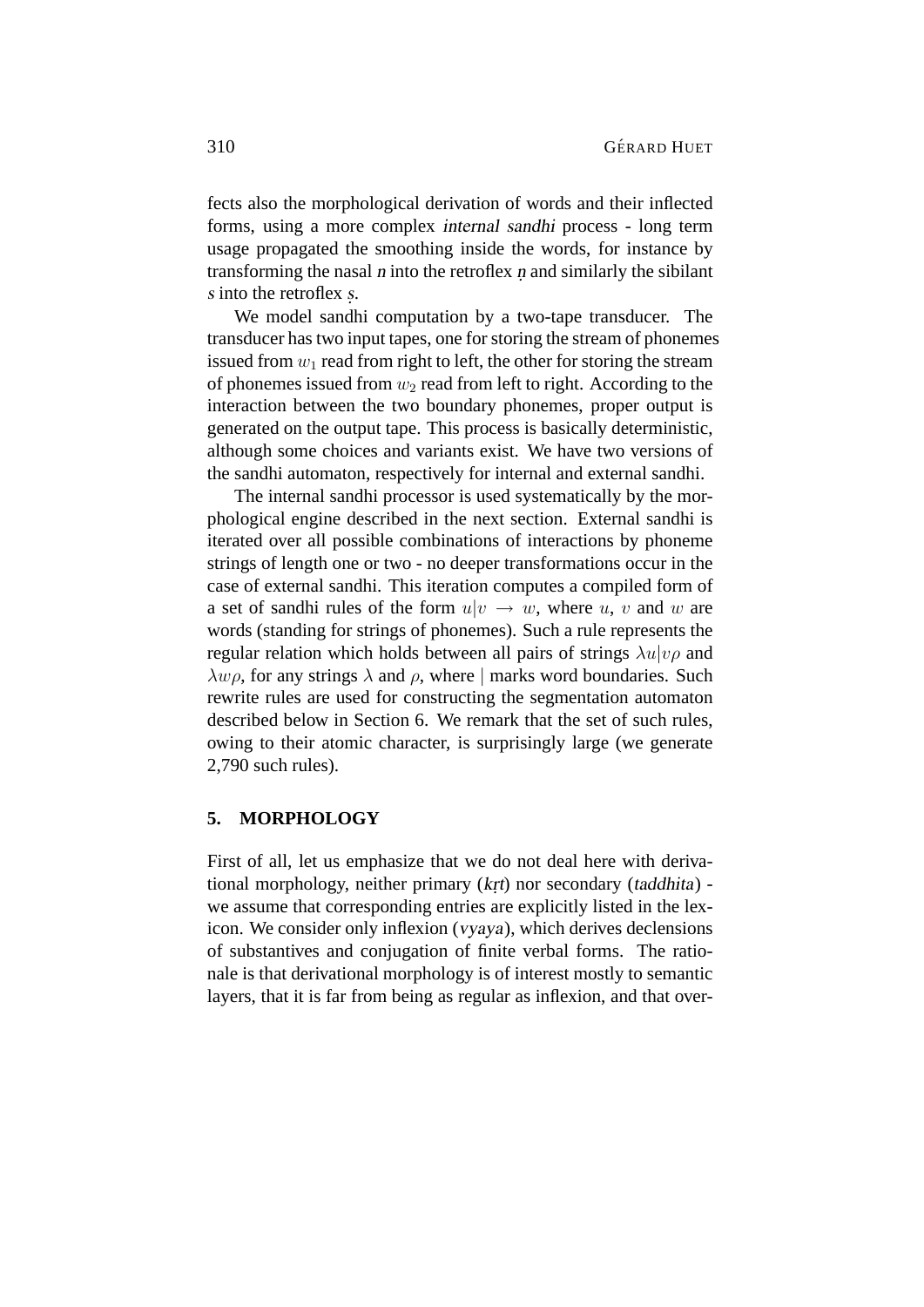generation would be hard to control. The price that we have to pay is that the lexicon is cluttered with quality substantives in -tva and -tā, agents in -tr, processes in -na and so on. On the verbal side, this obliges us to list derived conjugations (causative, desiderative, intensive) and verbal adjectives, nouns and adverbs (participles, infinitives, absolutives). On the other hand, we shall obtain compounds of any depth without the need to list them in the lexicon, since we consider compound analysis as a special case of segmentation.

The second remark is that we generate such inflected forms, using internal sandhi generation, as opposed to attempting to analyse them at the morpheme level. We thus avoid stemming, a complex process since it would involve internal sandhi analysis.

We entered the morphological laws for inflexion as paradigm tables. For instance, for nouns, adjectives and pronouns, each table maps a pair (number, case) into a set of possible suffixes. A dispatch switch takes as parameters a word stem and a gender, and determines the corresponding paradigm table. This information may now be used in several ways. First of all, when navigating in the hypertext form of the lexicon, one may click on gender annotations. Each such gender annotation is in the scope of exactly one stem form of the surrounding entry, giving the pair (stem, gender) of parameters of the dispatch switch, yielding a paradigm table. The paradigm table may be filled with the specific declensions, by computing the internal sandhi of the stem and the suffix. The corresponding table of inflected forms may then be displayed in the browser window, as an interactive grammatical aid. We may iterate this computation over all pairs (stem, gender) recorded in the lexicon, and this constructs a static list of all possible inflected forms. We record this list, as a mapping from such forms to the list of all morphological tags (stem, gender, number, case) which yield the given inflected form. From the 12,500 entries of our dictionary (out of which 8,000 are non-compound entries) we produced a total list of 150,000 inflected forms<sup>1</sup>, using 88 paradigm tables.

The morphology of verbs is similar, but still more complex, be-

<sup>&</sup>lt;sup>1</sup>This data is freely available for downloading as an XML resource (given with its validating DTD) at our site http://sanskrit.inria.fr/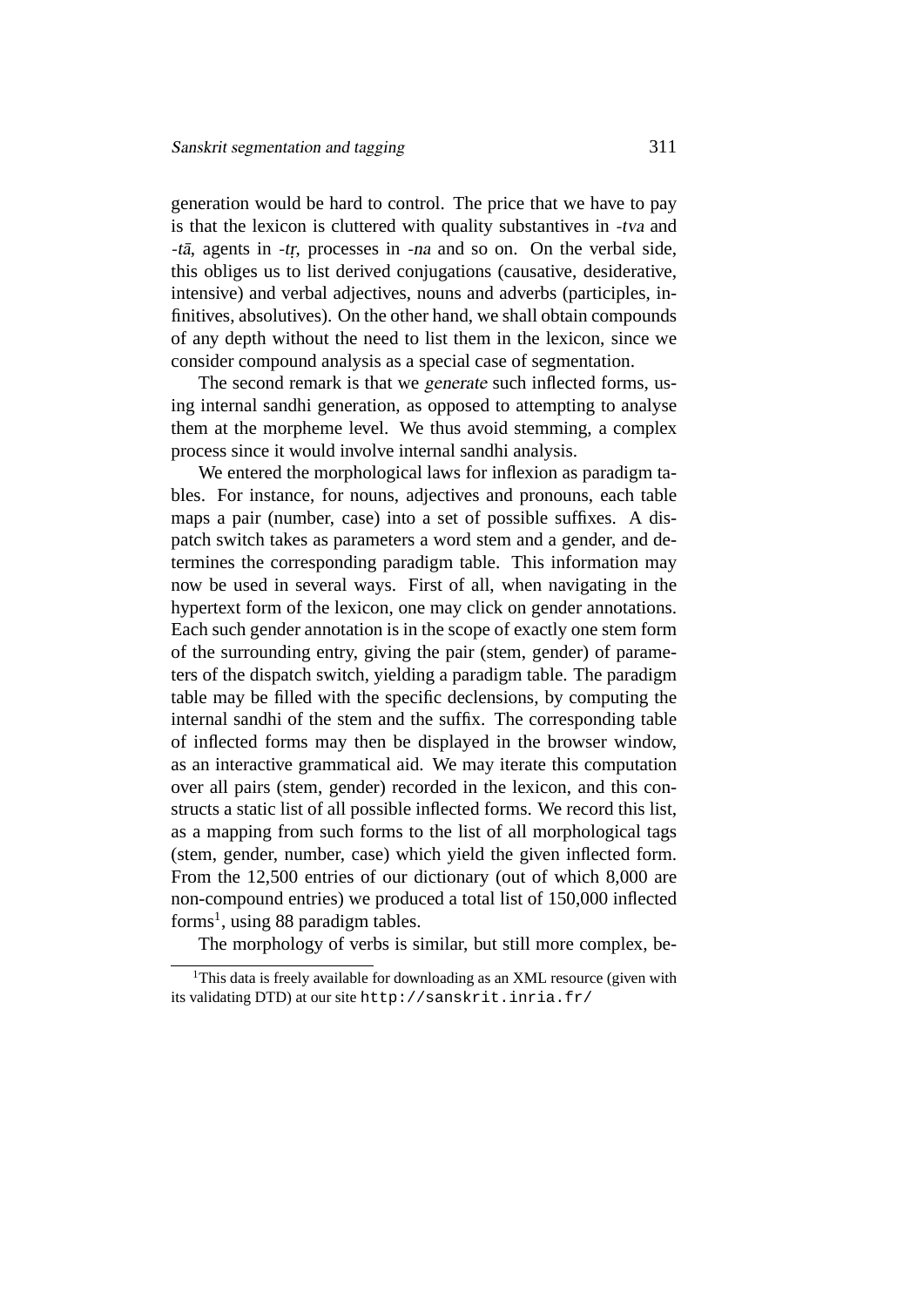cause of the many tenses, aspects, voices, and moods. The present system (present, imperfect, optative and imperative, at active, passive and middle voices) has been implemented for the 10 present classes, as well as the future (periphrastic and autonomous), perfect (reduplicating and periphastic), and aorist systems (with the 7 formation schemes of the latter). The derived conjugations (causative, intensive, and desiderative) are not constructed by generative paradigms, but entered in the lexicon on a by need basis. Each root is recorded with the sets of preverb sequences which it allows. These preverb annotations anchor hypertext pointers to the corresponding verb entries.

#### **6. SEGMENTATION OF NOUN PHRASES**

The first level of analysis of a Sanskrit written text is segmentation. Words are not separated by blanks and punctuation symbols, but are merged together with external sandhi, in a continuous phonemic stream which faithfully reflects the speech flow. Thus, recognition of written text is actually similar to speech processing, and segmentation must be solved in order to reveal the first level of the linear structure, that is the representation of a sentence as a list of words.

This process is inherently non-deterministic. For instance, in Bhagavadgītā, the verse chunk: नासतोविद्यतेभाव: gets interpreted by Śankara as the list of words (padapātha): na asatah vidyate bhavah (the unreal has no existence), while Madhva takes it as: na asatah. vidyate abhāvaḥ (the 'asat' is not inexistent).<sup>2</sup> This is actually a not infrequent situation, since, for instance, long  $\bar{a}$  may be obtained by sandhi from the four mutual combinations of a and  $\bar{a}$ . Since a is the negation prefix for adjectives and  $\bar{a}$  is the frequent preverb meaning "towards the locutor", one guesses that this leads to many solutions, with possible ambiguities between a notion and its negation as above. Often ambiguities will not be resolved before the verification of syntax and even semantics. And sometimes several interpretations are legitimate, like in the example above, which means that an extra level

<sup>2</sup>Madhav Deshpande, Indology Internet forum communication, 2002.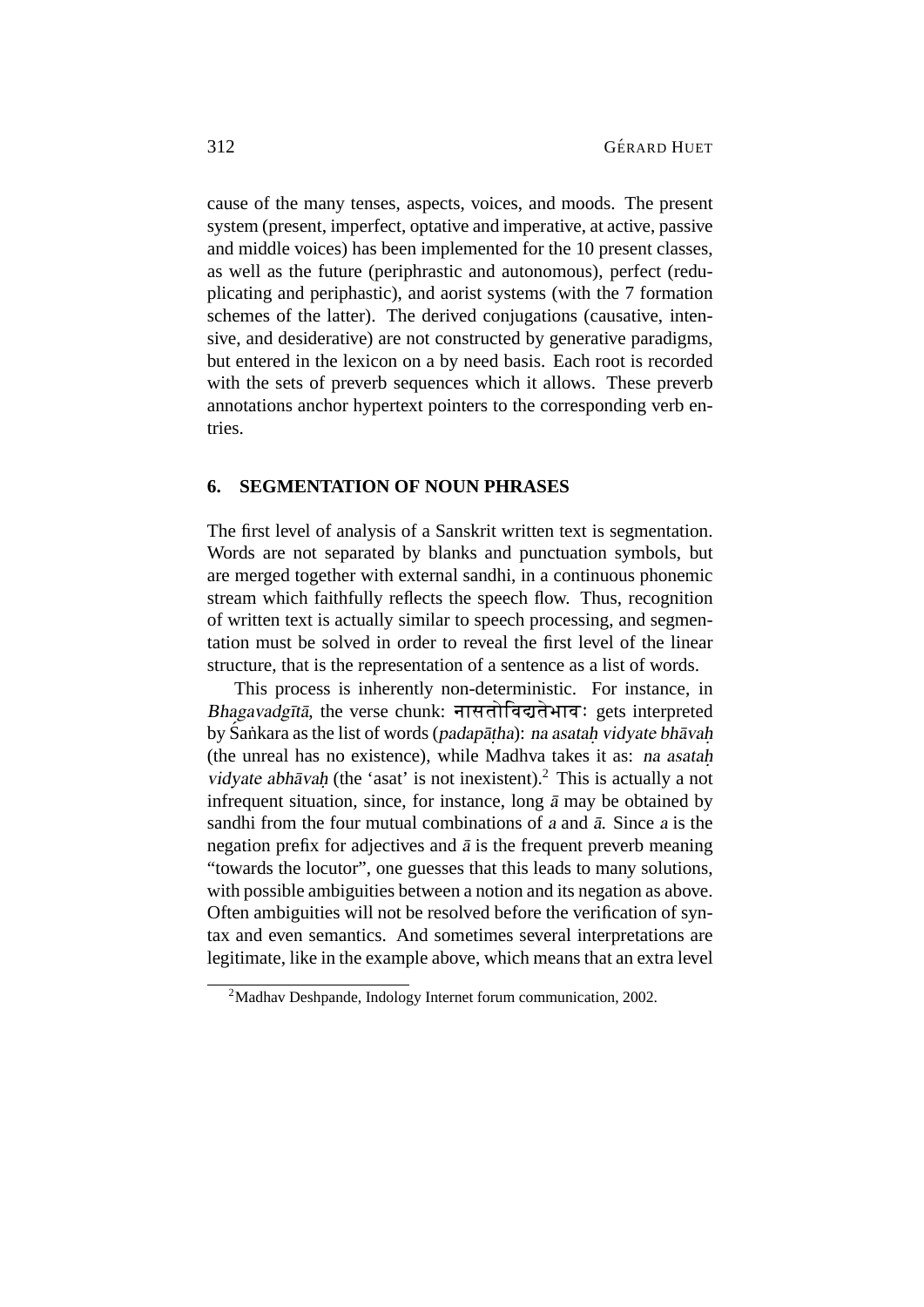of interpretation of the text may be necessary to infer its unambiguous meaning. And of course poets took advantage of this feature to write intentional double-entendre works.

We solve the segmentation problem using finite-state technology. A finite state machine expresses the regular relation between streams of words and the streams of phonemes issued from the (external) sandhi rewriting at their mutual junction, and a transducer implements the inverse relation. The precise constructions are documented in (Huet 2005), where we show consistency, completeness and convergence of the algorithm. A general toolkit 'Zen' based on finite state machines described as decorated tries was abstracted from this effort and released as free software (Huet 2002; Huet 2003a; Huet 2003b).

What the completeness property of our algorithm says for our Sanskrit segmentation problem is that a sentence  $s$  admits a finite number of decompositions  $s_1$   $s_2$  ...  $s_n$  where all the words  $s_i$  belong to the (inflected forms) lexicon, and (external sandhi) rewrite rules are applied between consecutive words. A segmentation transducer is compiled from the inflected forms lexicon and sandhi rules array which produces exactly this set of solutions.

A crucial requirement is a non-overlapping condition, which demands that no word is such that it has a prefix  $\lambda$  participating on its left to sandhi with its predecessor and a suffix  $\rho$  participating on its right to sandhi with its successor, with a non-empty overlap of  $\lambda$  and  $\rho$ . This is true of external sandhi in the general case, since sandhi contexts are short, if one excludes from the list of words very short particles such as the emphatic u from Vedic Sanskrit, whose occurrence is constrained anyway by prosody (in Vedic hymns, u usually occurs at the end of shlokas).

This segmenter is theoretically complete for any phrase built from words which are inflected forms from the root stems in the dictionary. Note, in particular, that compounds are analysed into their subcomponents using the same segmentation automaton, since external sandhi applies there too, and the inflected form generator also produces the stems used as left components of compounds. This assumes that the inflected forms of a compound  $A \cdot B$  are of the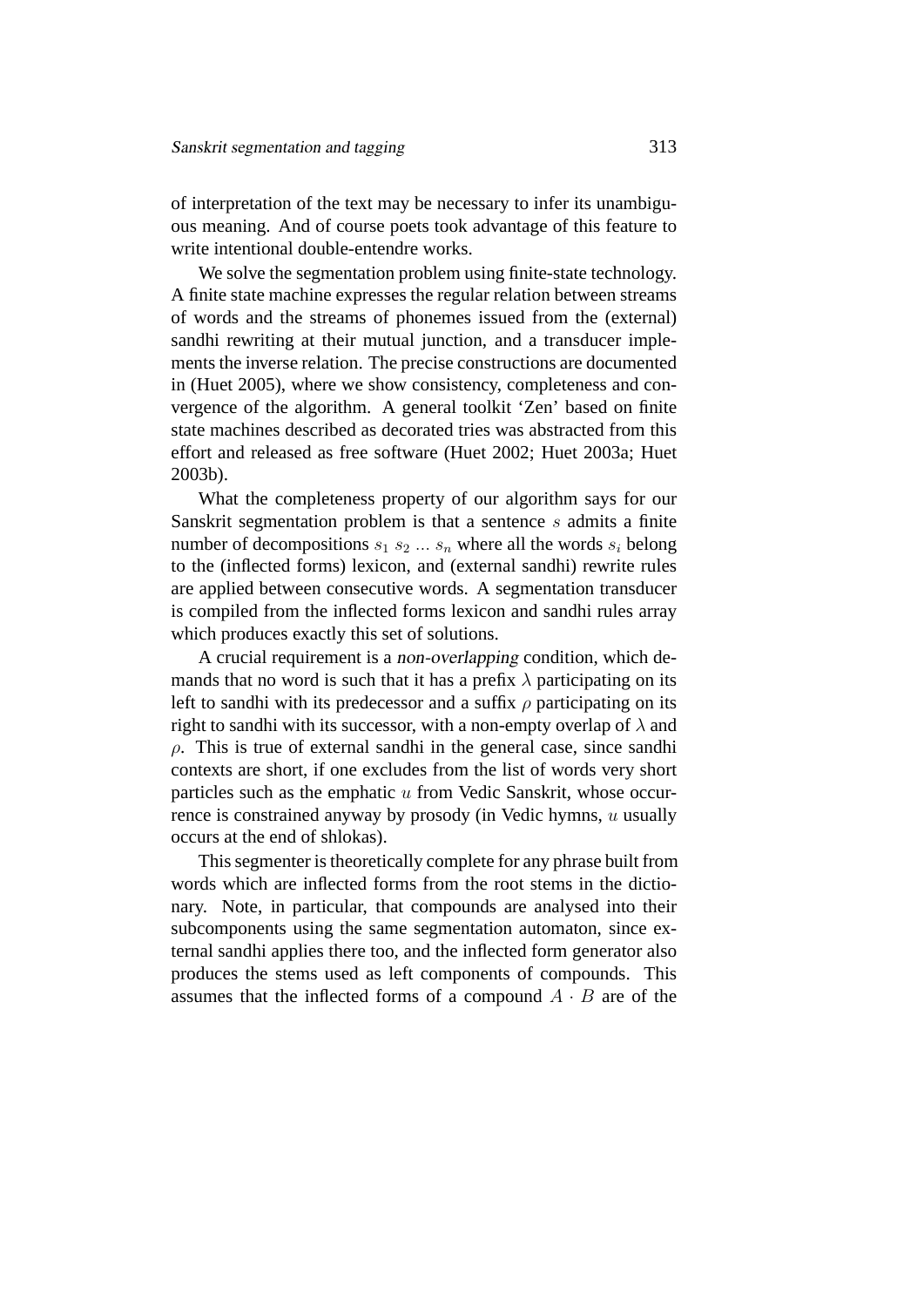form  $A \cdot B'$ , where  $B'$  is an inflected form of B. However, a difficulty appears for bahuvrīhi (exocentric) usage of compounds, since this assumption may be violated by compounds where  $B$  admits a specific gender, but  $A \cdot B$  used as an adjective in some other gender may admit extra forms. For instance,  $b\bar{i}ja$  (seed) is the stem of a neutral substantive, but raktabīja, the monster "whose blood regenerates", admits as nominative form raktabījah, not obtainable as compound of rakta- with an inflected form of bīja. This difficulty is genuine, since we have here a choice between admitting bahuvrīhi usage of every compound (and thus opening the way to serious overgeneration problems), or else listing explicitly in the lexicon every bahuvrīhi attested usage, a possibly daunting task.

We opted in this segmenter for the second solution, and chose to record in the lexicon such bahuvrīhi usage of compounds. Actually, a preprocessing phase on the lexicon identifies all compounds which are irregular, in the sense of not being obtainable by external sandhi of the iic. form of their left component with a regular stem of their right component. This analysis adds 180 'autonomous' compound forms. This list includes dvandva compounds with double dual forms, such as *mitrāvarunau*, compounds whose left component uses a feminine form, such as *durgapūja*, or an inflected form, such as vasumdhara, irregular external sandhi such as prsodara, or internal sandhi such as rāmāyana. Their inclusion as autonomous nouns allows the generation of their forms, since our automaton is not able to get their analysis (as compounds) from their components. Besides these exceptional cases, all compounds formed with stems from the lexicon are analysable, down to any nesting level, without the need to have them explicitly listed as lexicon entries.

A kind of reverse difficulty occurs for avyayībhava compounds such as yathas sakti, which ought to be recognized as an invariable adverb, although its rightmost component admits inflexion. This is a minor cause of overgeneration.

The main problem with our segmenter is an overgeneration of spurious sandhi solutions with small particle words such as  $\bar{a}t$ ,  $\bar{a}m$ , upa, etc. and enclitic agent formation suffixes such as -ad, -ga, -da,  $-pa$ ,  $-ya$ . Also, a word such as the substantive  $\bar{a}$  va clashes badly with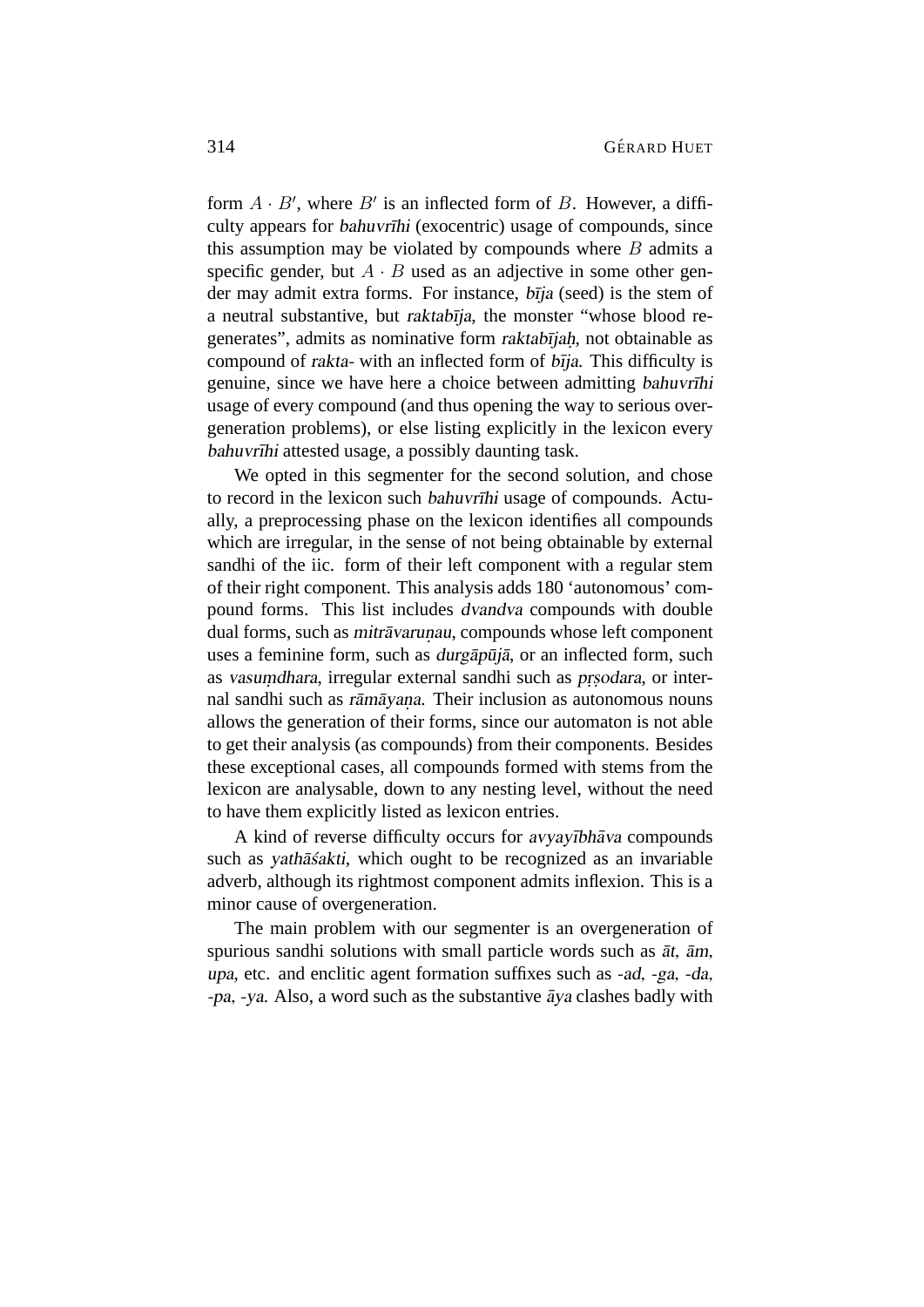dative suffixes. This overgeneration will have to be dealt with either by morphology (so that compounds in say -ga are generated on their own, without ga appearing by itself) or by prosody considerations.

Here is a simple typical example of segmentation:

```
Chunk: tacchrutvaa
may be segmented as:
 Solution 1 :
[tat < t]'s \rightarrow cch[ 'srutvaa <>]
```
The system indicates that the final  $t$  of  $tat$  (this) transforms itself by external sandhi with the initial  $\zeta$  of *strutva* (having heard) to form the phoneme sequence cch, leading to the correct analysis of tacchrutvā (having heard this). In *devanāgarī*: तद् | श्रुत्वा = तच्छ्रुत्वा.

# **7. TAGGING**

Since the segmenter is lexicon directed, it may be easily extended into a tagger. All that is needed is to keep a lemmatization table, recording the generative origin of inflected forms. An economical computer solution for this problem, taking advantage of the regularities of morphology for sharing maximally the inverse morphological map, is provided by the structure of differential words (Huet 2005).

Now we obtain a tagging transducer, with two levels of nondeterminism, since a phrase may be segmented into different subwords, and each segment word may be obtained by several morphological constructions. Here is a simple example:

```
Chunk: me.saanajaa.m'sca
may be segmented as:
 Solution 1 :
[ me.saan
   \{acc. pl. m. \} [me.sa] <>]
[ ajaan
   \{acc. pl. m. \} [ajat 1] | \{acc. pl. m. \} [ajat 2]
```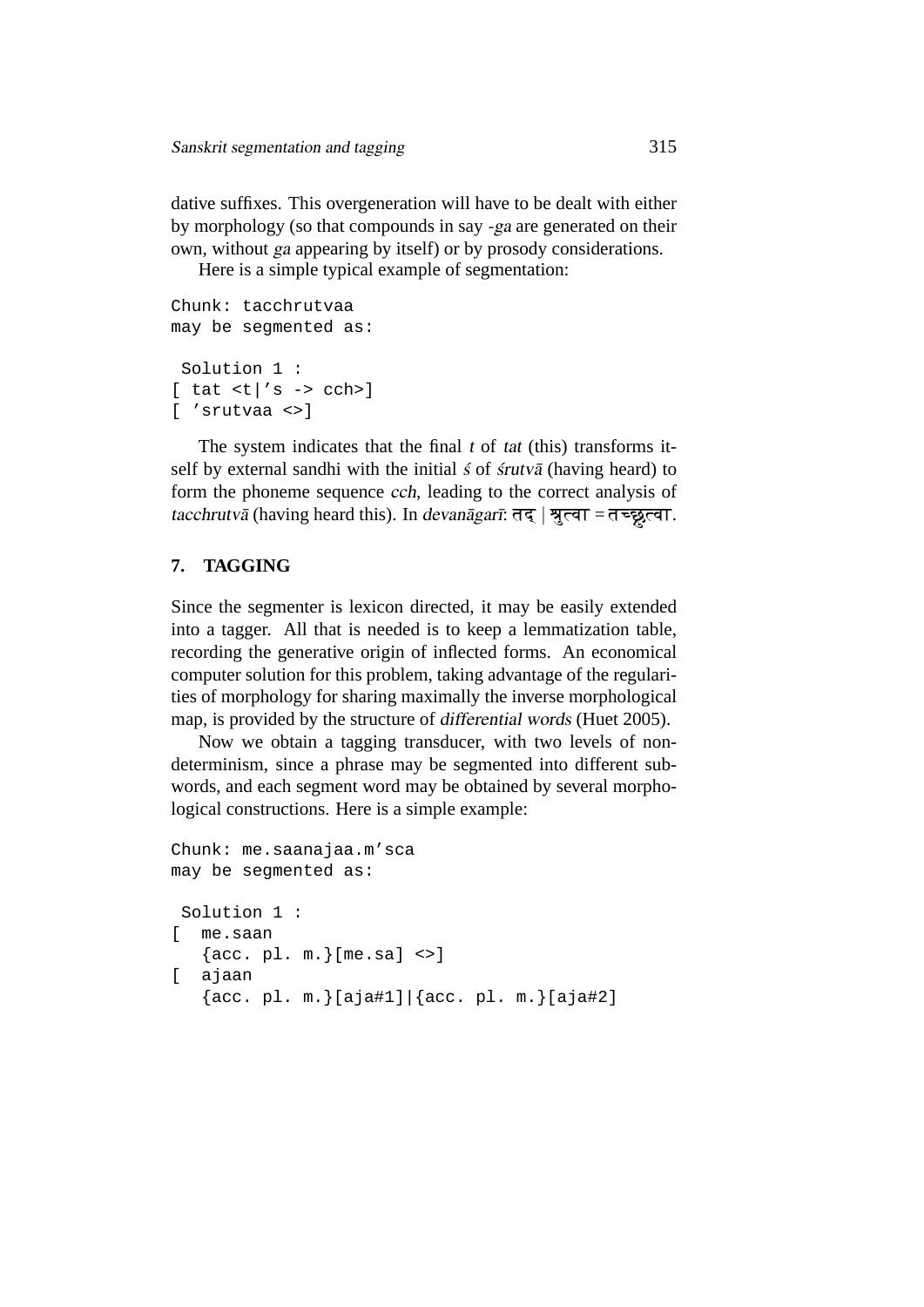```
\langle n|c \rangle -> .m'sc>]
[ ca
   {und.}[ca] <>]
 Solution 2 :
[ maa
  \{und.\}[maa#2]|\{acc. sg. *}[aham] <aa|i -> e>]
[ i.saan
  \{acc. pl. m. \}[i.sa] <>]
[ ajaan
  {acc. pl. m.}[aja#1]|{acc. pl. m.}[aja#2]
  \langle n|c \rightarrow .m'sc>]
\int ca
  \{und.\}[ca] <>]
```
The first solution is the correct one (sheep and goats), whereas the second one is parasitic. The ambiguity arising from the homonyms  $aja_1$  (goat) and  $aja_2$  (unborn) is duly recorded, so that each segment stem points unambiguously to one of the lexicon entries.

For larger chunks, overgeneration may lead to literally thousands of solutions. This indicates that guidance from further layers (syntax and semantics) will be ultimately needed in order to reduce the set of solutions to manageable sizes.

## **8. SEGMENTATION OF VERB PHRASES**

The next challenge was to analyse verb phrases. This involves several new difficulties. The first one was to build the morphology module for root declensions. In order to have deterministic internal sandhi, the phonemes  $j$  and  $h$  had to be partitioned into two variants each. Thus, for instance,  $j \mid t = kt$  (e.g. *yukta*) whereas  $j' \mid t = st$ . (e.g. *mārsti*). Similarly  $h | t = dh$  (e.g. *ledhi*) whereas  $h' | t = gdh$ (e.g. dugdha). These distinctions exhibit some of the Indo-European substrate of Sanskrit roots.

The second problem concerns the modelling of preverb prefixing. The natural idea would be to affix preverbs to conjugated verb forms, starting at roots, and to store the corresponding inflected forms along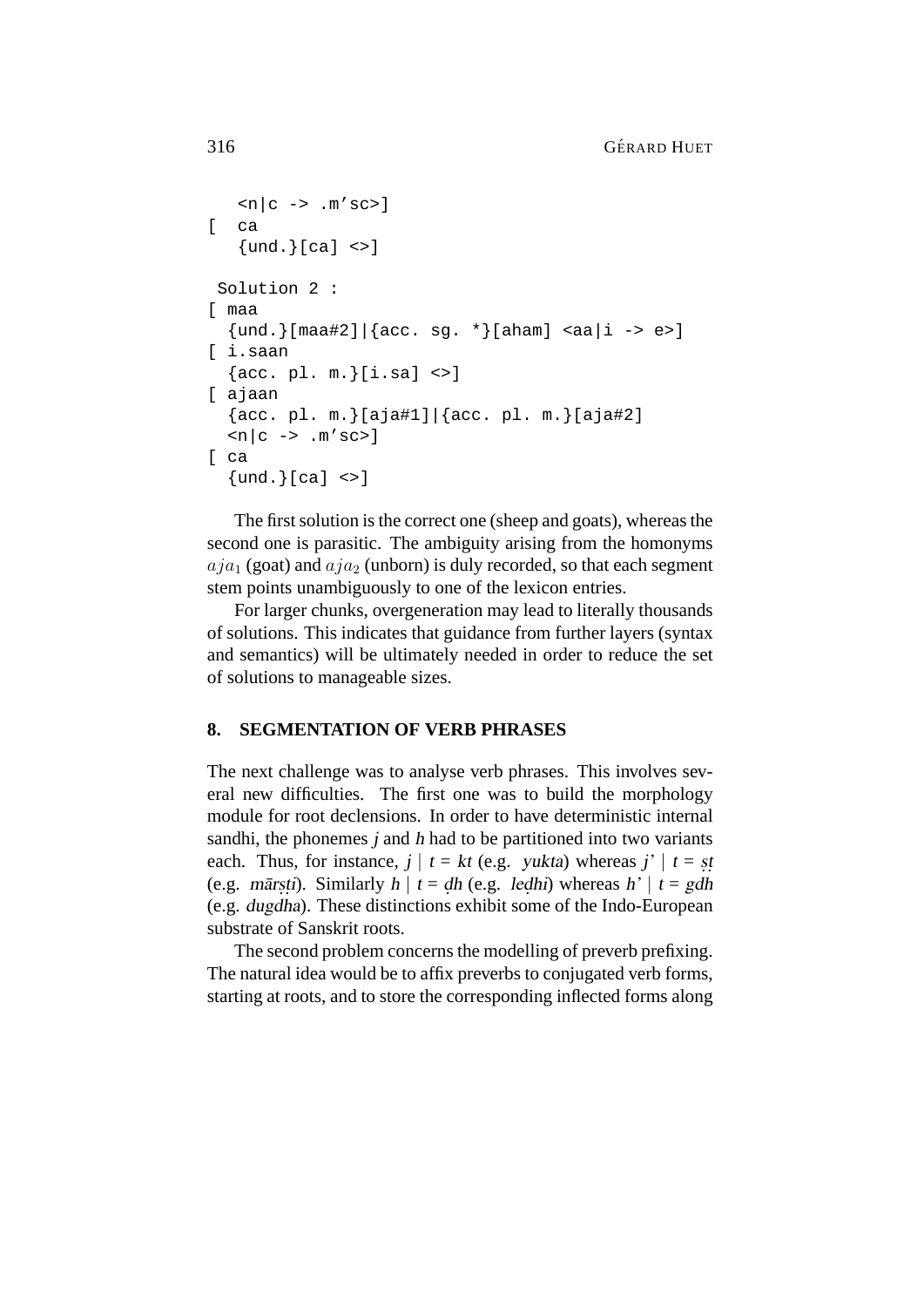with the declined nouns. But this is not the right model for Sanskrit verbal morphology, because preverbs associate to root forms with external and not internal sandhi (probably owing to their origin as postpositions). And putting preverbs in parallel with root forms and noun forms will not work either, because the non-overlapping condition mentioned above fails for the preverb  $\bar{a}$ . And this overlapping actually makes external sandhi non-associative. For instance, noting sandhi with the vertical bar, we get:  $(iha | \bar{a}) | ihi = ih\bar{a} | ihi = ih\bar{e}$ (come here). Whereas: iha  $|$  ( $\bar{a}$  | ihi) = iha  $|$  ehi = \*ihaihi, incorrect. This seems to definitely doom the idea of storing conjugated forms such as ehi.

The proposed solution to this problem is to prepare special root forms prefixed by  $\bar{a}$  in the case where the root forms starts with i or  $\bar{i}$  or  $\bar{u}$  or  $\bar{u}$  - cases where a non-associative behaviour of external sandhi obtains. But instead of applying the standard sandhi rule  $\bar{a}$  $i = e$  (and similarly for  $\overline{i}$ ) we use  $\overline{a} \mid i = *e$  where \*e is a phantom phoneme which obeys special sandhi rules such as:  $a \mid *e = e$  and  $\bar{a}$  | \*e = e. Through the use of this phantom phoneme, overlapping sandhis with  $\bar{a}$  are dealt with correctly. Symmetrically we introduce another phantom phoneme \*o, obeying e.g.  $\bar{a} \mid u = *o$  (and similarly for  $\bar{u}$ ) and  $a \mid *o = \bar{a} \mid *o = o$ . This methodology is explained in (Huet 2003c).

The combination of three automata, one for nouns, one for preverb sequences, and one for root forms (plus the special forms with phantom phonemes) is designed to segment (and tag) simple verbal sentences, where a number of noun phrases is followed by a finite verb form.

It remains to explain what forms are to be entered in the preverbs automaton. We could, of course, just enter individual distinct preverbs, and allow looping in the preverbs phase. But this would be grossly over-generating. At the other extreme, we could record in the lexicon the preverb sequences used with a given root. But then, instead of one roots forms automaton, we would have to use many different automata (at least one for every equivalence class of the relation "admits the same preverb sequences"). We propose a middle way, where we have one preverbs automaton storing all the preverb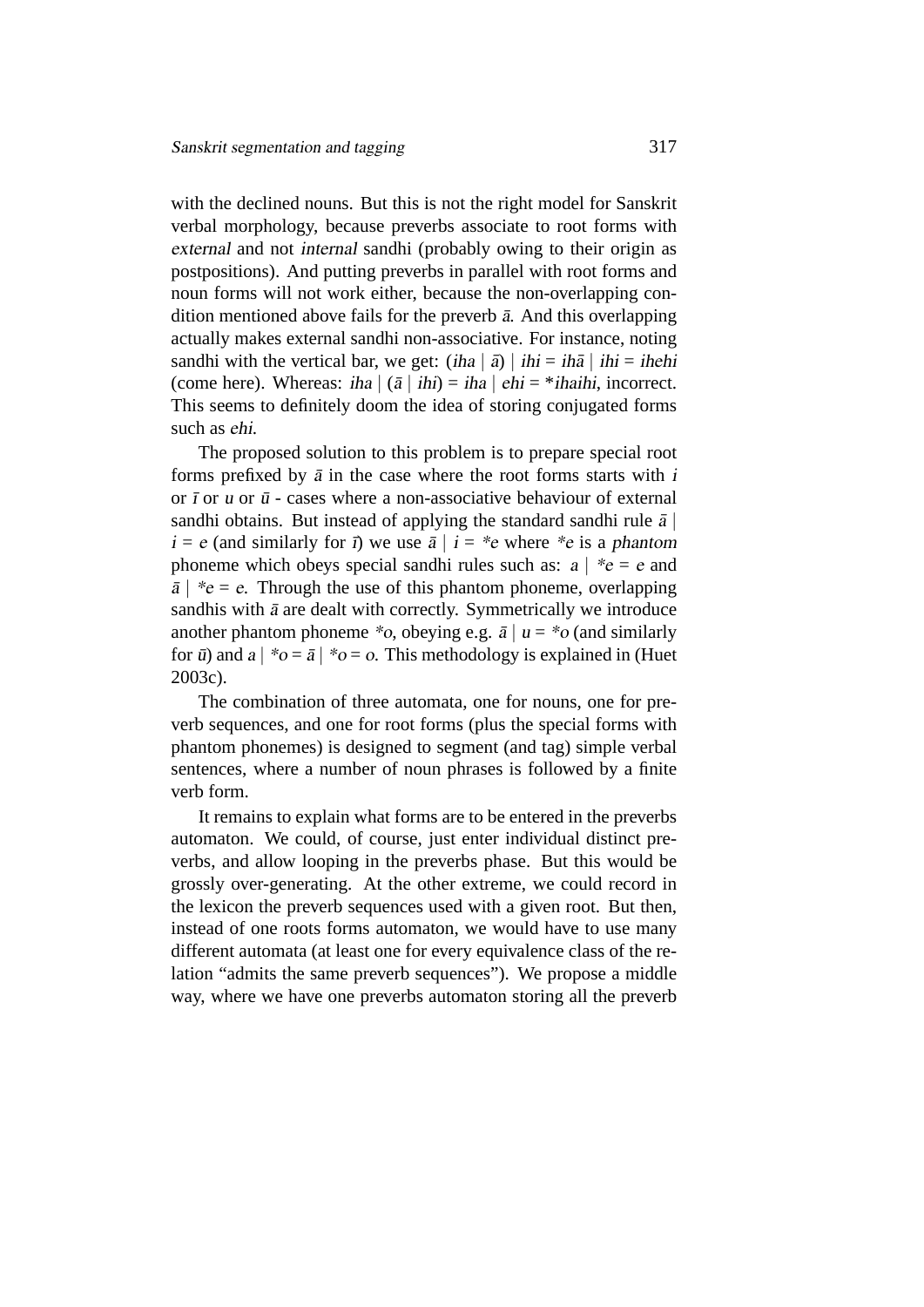sequences used for at least one root. Namely: ati, adhi, adhyava, anu, anuparā, anupra, anuvi, antaḥ, apa, apā, api, abhi, abhini, abhipra, abhivi, abhisam, abhyā, abhyud, abhyupa, ava, ā, ud, udā, upa, upani, upasam, upā, upādhi, ni, niḥ, nirava, parā, pari, parini, parisam, paryupa, pi, pra, prati, pratini, prativi, pratisam, pratya, pratyud, ¯ prani, pravi, pravyā, prā, vi, vini, viniḥ, viparā, vipari, vipra, vyati, vyapa, vyava, vyā, vyud, sa, samni, sampra, samprati, sampravi, samvi, sam, samava, samā, samud, samudā, samudvi, samupa.

We remark that preverb  $\bar{a}$  only occurs last in a sequence of preverbs, i.e. it can occur only next to the root form. Thus we do not have to augment the preverbs sequences with phantom phonemes.

Here is an example of tagging the tricky sentence discussed above:

```
Chunk: ihehi
may be segmented as:
 Solution 1 :
[ iha
  {und.}\[iha] < a|aa|i \rightarrow e&gt;][ aa|ihi
  \{imp. a. sg. 2\}[aa-i] <Solution 2 :
[ iha
  \{und.\}[iha] <a|i -> e>]
[ ihi
  {\{imp. a. sq. 2\}[i] \leq z\}}
```
The first solution is the correct one ("come here"). The second one is a homophone without the  $\bar{a}$  preverb, corresponding to a noncorrect "go here". Also \*ihaihi is righly rejected as having no solution.

**Remark 1.** This exceptional treatment of the  $\bar{a}$  preverb corresponds to a special case in Pāṇini as well, who uses a similar device with a special mark after the preverb  $\bar{a}$ . This indicates that our approach is legitimate. The importance of our contribution is to show that this generative mechanism is also adequate for analysis, since it allows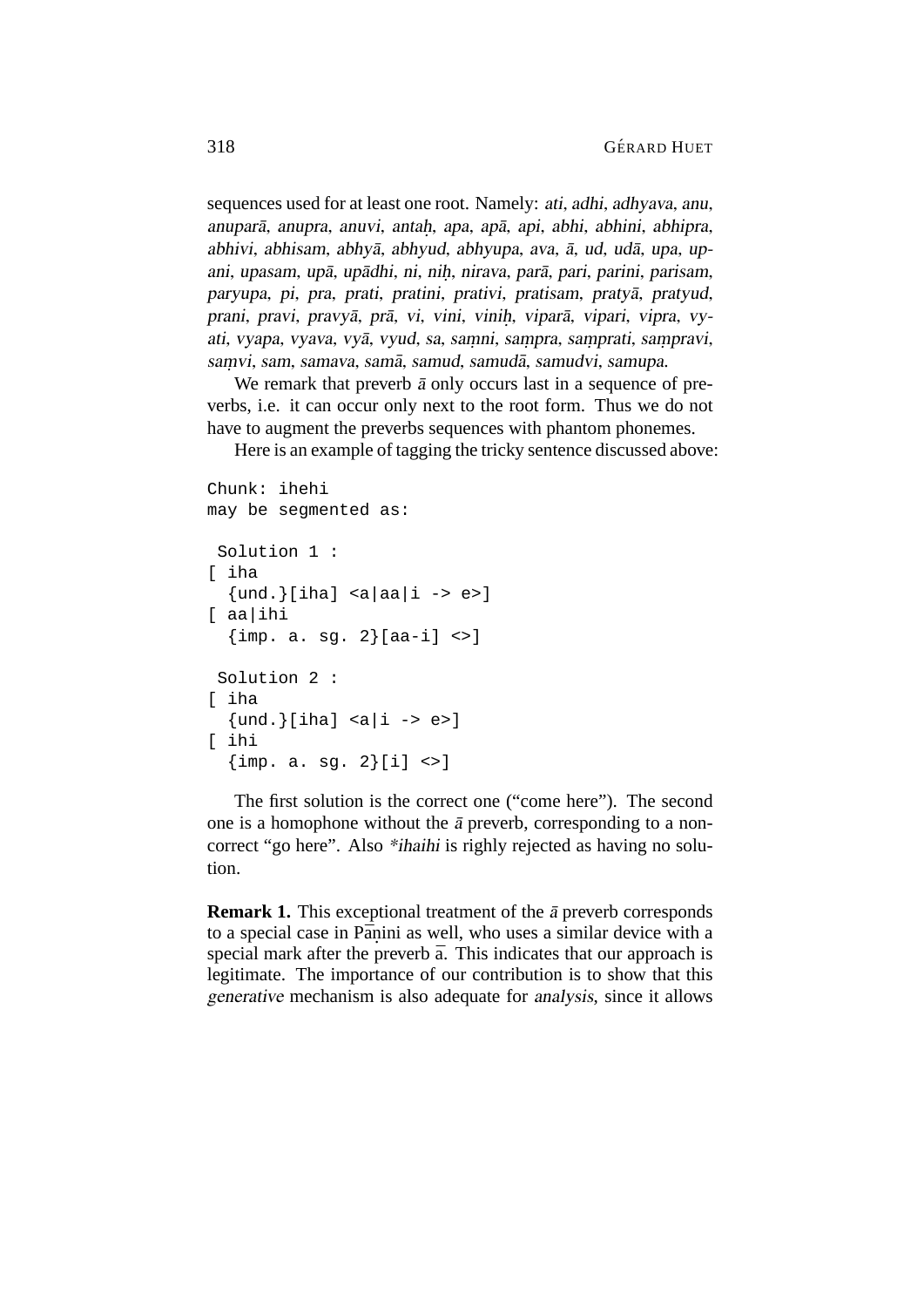us to regain the nonoverlapping condition needed for correct nondeterministic prediction.

**Remark 2.** It is easy to adapt the model to special cases and exceptions. For instance, preverb adhi combines with middle form ye of root  $i$  to form adhīye 'I study', although the usual sandhi rule between final i and initial y yields iy, predicting the wrong form \*adhiye. But our machinery allows to enter a specific sandhi rule adhi $|y\rightarrow adh\bar{y}y$ , and then adh $\bar{y}y$  may be correctly analysed:

```
Chunk: adhiiye
may be segmented as:
Solution 1 :
[ adhi <i|y -> iiy>]
[ ye
  {pr. m. sq. 1}{[adhi-i] < >]}
```
Many more special sandhi cases have to be properly dealt with in our sandhi platform, some of which being dependent on grammatical information (such as special sandhi for dual person forms) or specific to certain words (such as the 3rd person pronoun sa). Also, it is expected that the three-automata model will need to be revised with other components, for instance to recognize properly the use of auxiliary verb forms with substantive stems in  $\bar{I}$ , such as nimitt $\bar{I}$  kr or  $sajj\bar{i}$  bh $\bar{u}$ . Also a finer analysis of the use of preverbs with a given root may avoid generating spurious forms (often only one voice is used with a given preverb sequence for a given root).

Here is a non-pathological typical example of the analysis of a small sentence ("cat drinks milk"):

```
Chunk: maarjaarodugdha.mpibati
may be segmented as:
 Solution 1 :
[ maarjaaras
  {non. sg. m.}[maarjaara] <as|d -> od>]
[ dugdham
  \{acc. sg. m. | acc. sg. n. | nom. sg. n.|voc. sg. n. \} [dugdha] < m|p \rightarrow .mp>
```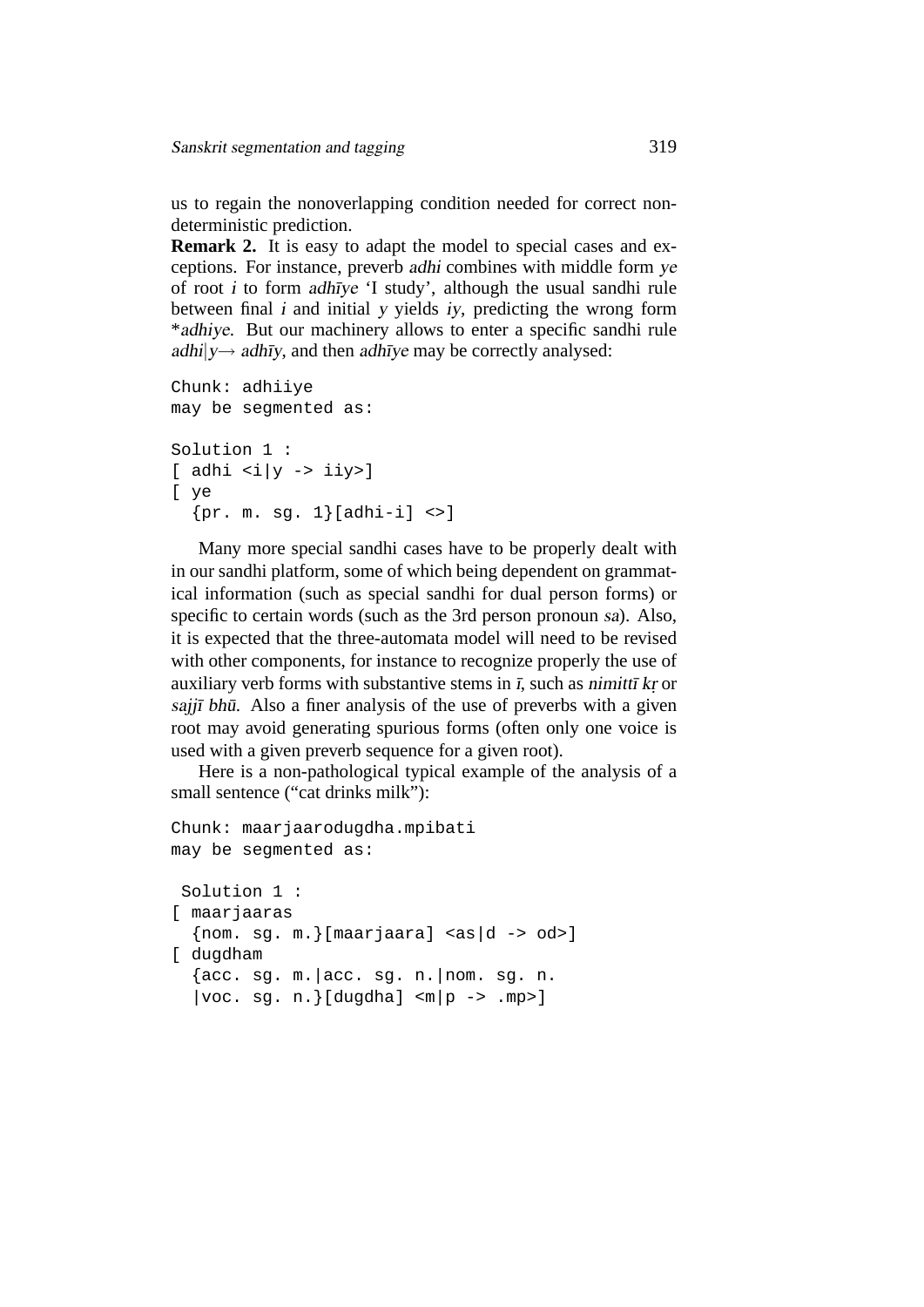```
[ pibati
  {pr. a. sq. 3}[paa#1] <>]
```
In the Web interface of the lexicon, the above tag sequence anchors hypertext pointers to the dictionary entries of the successive lexemes mārjāra, dugdhā and  $p\bar{a}_1$ .

# **9. TUNING AND LEARNING**

At the time of printing, morphology generation has been extended to participles (past passive and active, present active middle and passive, future active middle and passive, the last one having 3 possible forms), and to infinitives and absolutives (in  $-tv\bar{a}$  and in  $-va$ ). From 525 roots, we generate an inflected forms database of 98265 root finite forms, and 204657 participial forms, which in addition to the 128057 noun forms obtained from the lexicon, give a total of about 431 000 forms. The segmentation process uses a total of 9 automata, modelling correctly compound formation, periphrastic forms (in - $\overline{i}$ ), affixing of preverbs, and forms which may appear only as right component of a compound.

Overgeneration is still problematic, and simple sentences may generate thousands of "solutions", most of them ungrammatical or nonsensical. It is clear that extra syntactic processing will be necessary to filter out most of these candidate solutions, as explained in the next section. Only then shall we be able to start processing a real corpus, as opposed to toy isolated examples. In order to trim spurious solutions, and rank the remaining ones in decreasing order of relevance, before parasitic ones, training of the stochastic automaton will have to take place.

Then a robust version of the segmenter, together with a lemmatizer, should provide a mechanism for lexicon acquisition. This way we may hope to tune our tagger to become a useful preprocessor for scholars, in such a way that fully tagged critical editions may be prepared with computer assistance. We should also allow the automated computation of concordance indexes, as well as various statistical analyses which are unfeasible at present.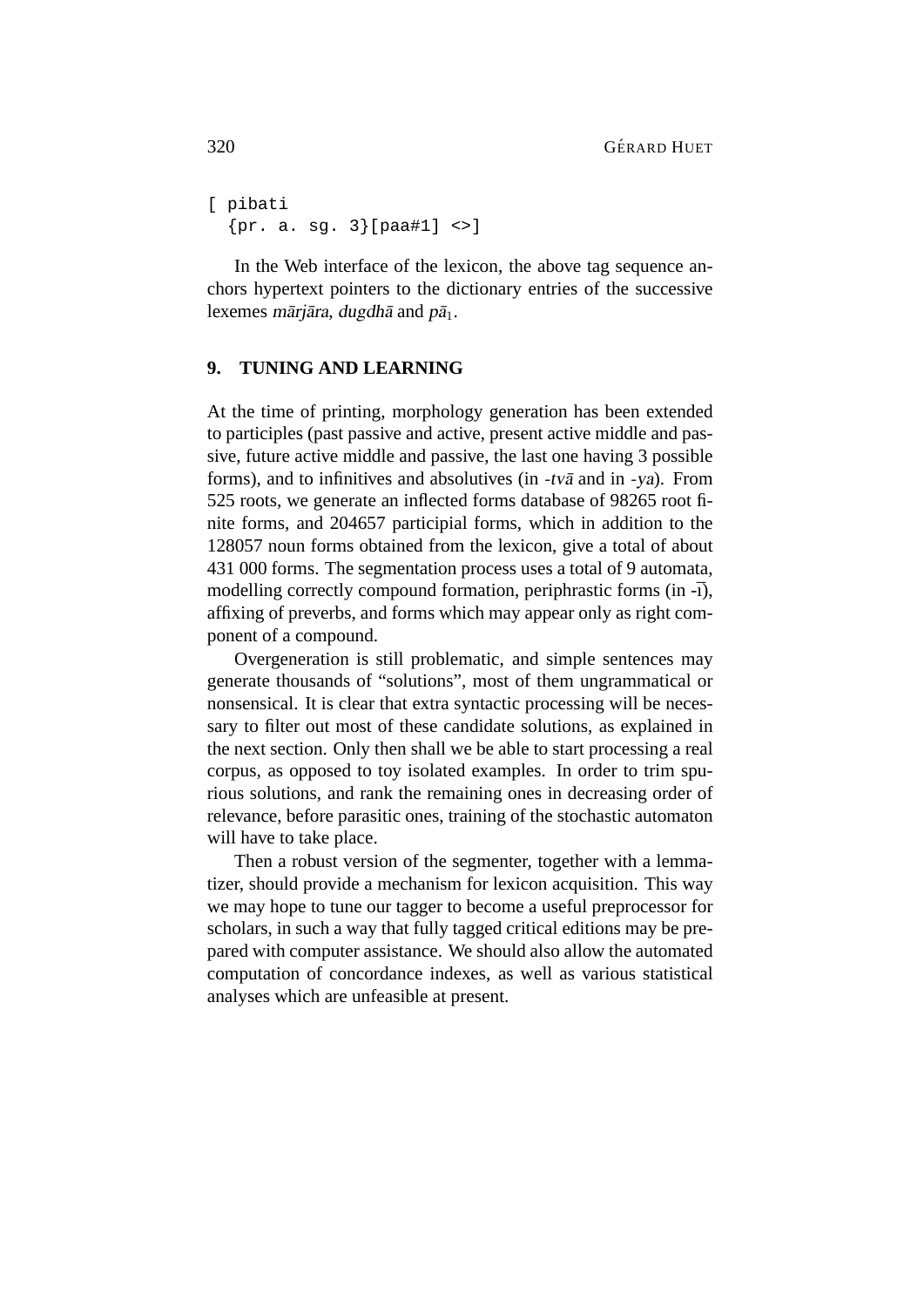## **10. PARSING**

The next step in processing is the verification of government constraints. Verbal valencies (subcategorisation patterns) must be saturated by the available nominal cases of the current phrase (or rather their semantic rôle or *kāraka*). This constraint processing phase will trim out solutions which do not satisfy this requirement. For instance, in the example sentence above, we obtain from the fact that  $p\bar{a}$  is a transitive verb the constraint that is requires a subject and an object. The voice being active, this means we need one nominative tag and one accusative tag. The unique solution verifying this constraint is to take mārjārah as the subject and dugdham as the object.

In the same syntactic process, we shall group compounds, and attempt to unify segments by agreement, in order to refine chunks into a number of concording noun phrases. The interpretation of genitives will distinguish between object genitives which fulfill a genitive role in the verb valency, and between attributive genitives which operate as noun phrase complements.

A difficulty is expected from verbs expecting two accusatives, since the partition of the accusative chunks into the two karaka roles - typically the learning and the learnt in verbs such as *path* (to learn) – is likely to involve semantic features (such as animate versus inanimate). This will involve incorporating into the lexicon an ontology mapping, a standard apparatus in today's natural language treatment platforms. Traditions such as Indian semiotics ( $n$ avyany $\bar{a}$ ya) may be applied to this semantic modeling.

A major difficulty will be to recognize dislocations and longdistance dependencies, with a penalty cost severe enough to defeat potentially exponential overgeneration. This parsing methodology, in constrast with traditional transformational frameworks, is close to the dependency grammars model. The link between dependency grammars and the Paninian kāraka theory was noticed by Bharati, Chaitanya and Sangal (Bharati et al. 1993; Bharati et al. 1995).

We may hope to tune our syntax analyser by using as training data a tree bank constructed over the years by Brendan Gillon (Gillon 1996), who used as corpus a list of typical sentences from Apte's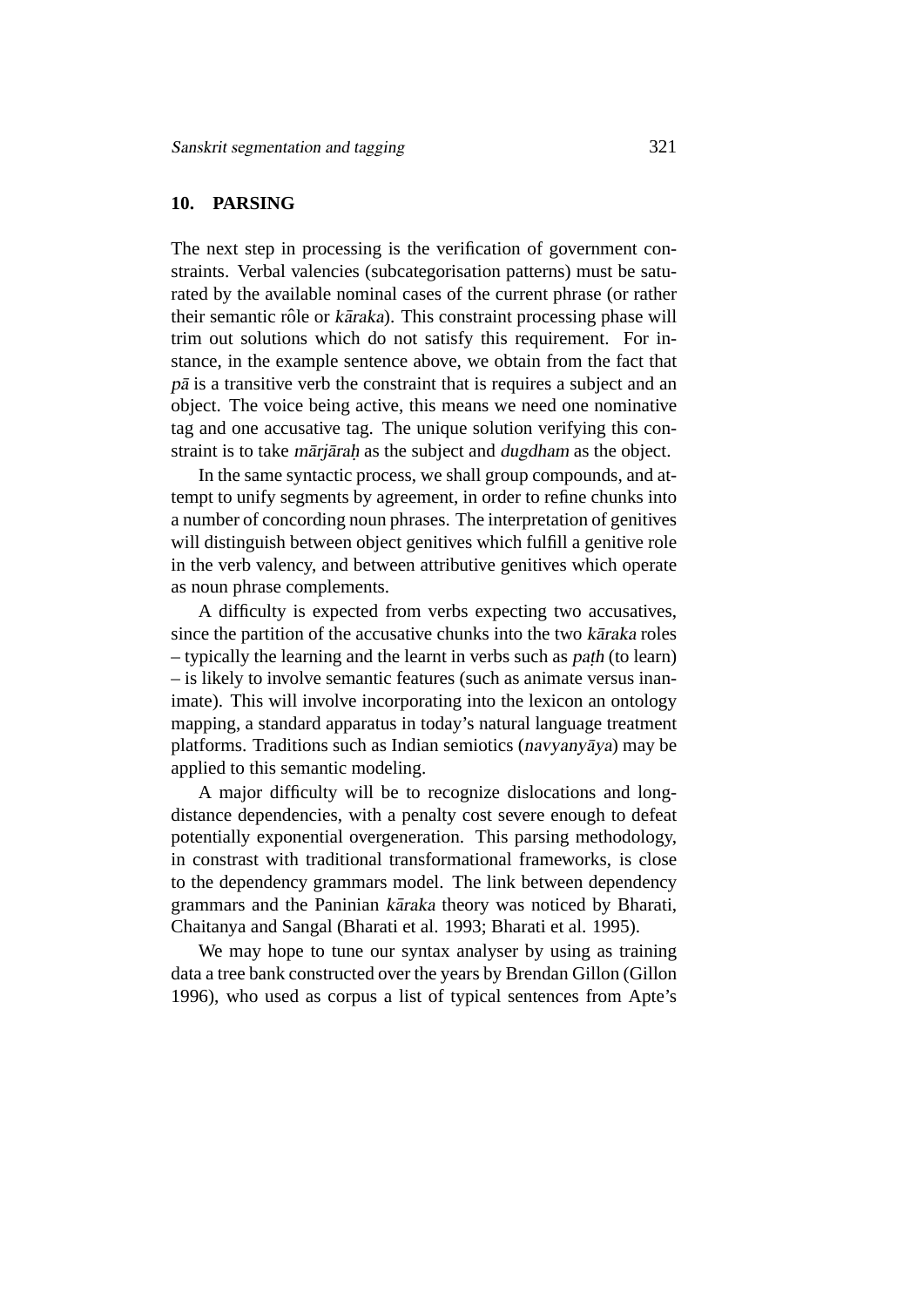treatise on Sanskrit syntax (Apte 1885).

Further layers, dealing with discourse structure (such as anaphora resolution), rhetorics and semantics, are at this point rather remote and speculative, not only for Sanskrit, but for natural language in general.

# **11. CONCLUSION**

What we presented in this paper is the state of the art of our Sanskrit reader; it is able to segment and tag simple sentences. The reader will have to be tested on real corpus, firstly on easy texts for which the current lexicon is complete. This will allow statistical training, aiming at listing the possible solutions in decreasing plausibility. A robust version will then be developed, in order to serve as a lexicon acquisition tool, for corpus for which the lexicon may not be complete.

At this point we should be ready to consider doing for Sanskrit what Perseus<sup>3</sup> offers for the classical Latin and Greek corpus.

#### **REFERENCES**

- APTE, V. S. 1885. *The Student's Guide to Sanskrit Composition. A Treatise on Sanskrit Syntax for Use of Schools and Colleges*. Poona: Lokasamgraha Press.
- BHARATI, Akshar & Vineet CHAITANYA & Rajiv SANGAL 1995. Natural Language Processing, a Paninian Perspective. Delhi: Prentice-Hall.
- BHARATI, Akshar & Rajiv SANGAL 1993. Parsing Free Word Order Languages in the Paninian Framework. Proceedings, 31st conference of Association for Computational Linguistics, Columbus, Ohio, 1993: 105–111.
- GILLON, Brendan S. 1996. Word Order in Classical Sanskrit. *Indian Linguistics* 57(1): 1–35.

<sup>3</sup>http://www.perseus.tufts.edu/